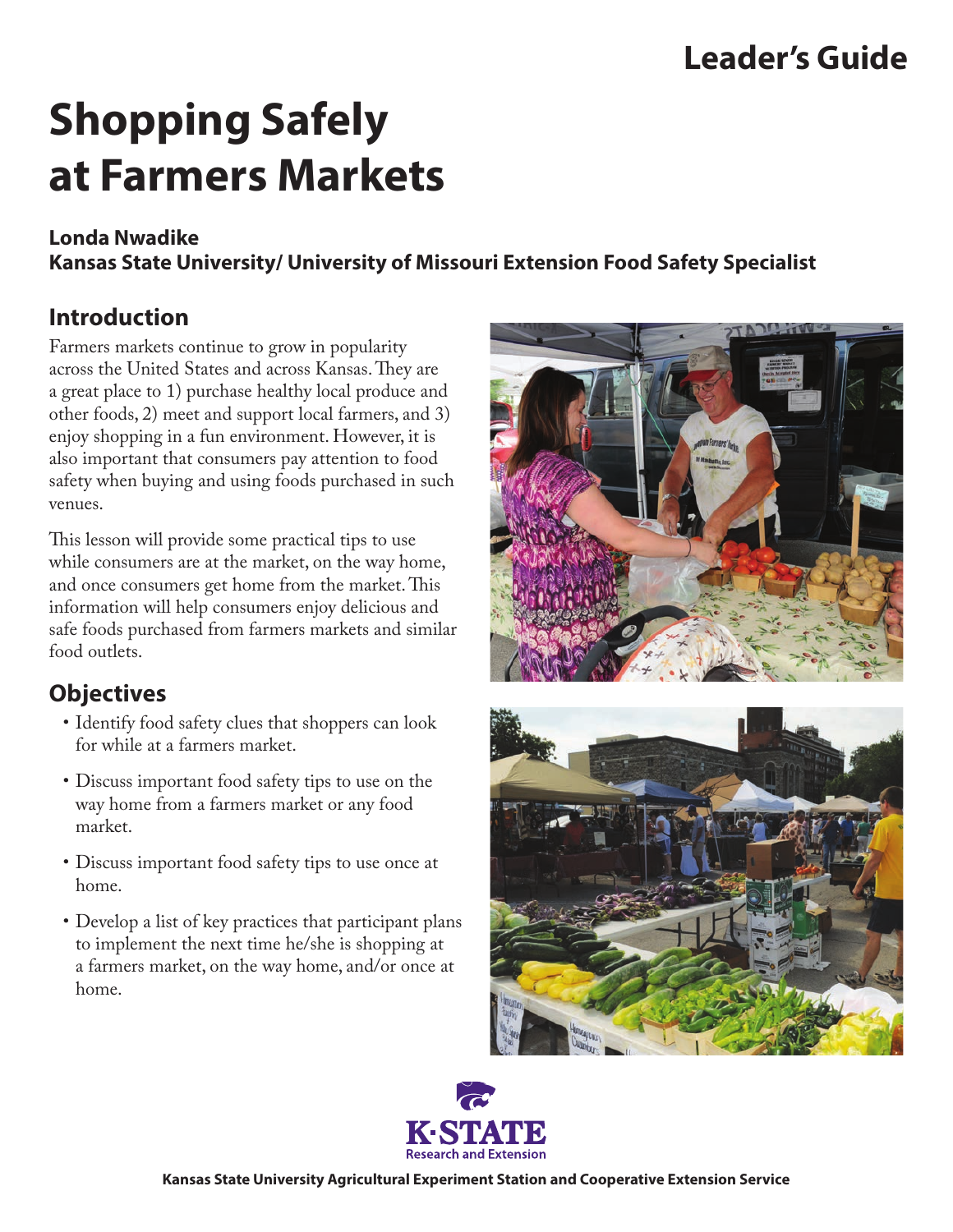## **Intended Audiences**

- • Any adult community groups
- • Consumers interested in shopping at farmers markets

## **Before the Lesson**

- 1.Review this leader's guide and the fact sheet (MF3136).
- 2. Check listed references for more information.
- 3. Assemble materials including the following:
	- a. Pens and pencils
	- b. Copies of the fact sheet
	- c. Copies of the evaluation to be distributed following the program
- 4.Look at the list of suggested illustrations in points 7, 9 and 11 in the "During the Lesson" section below and determine which illustrations you will use to reinforce food safety concepts. Gather the necessary materials for those illustrations.

## **During the Lesson**

- 1. Give each participant a copy of the fact sheet and a pencil and allow a few minutes for each person to review the sheet.
- 2. Allow 45 to 50 minutes to teach the lesson. Try to answer questions as you go along, instead of waiting until the end.
- 3.Begin by asking participants what they think are the benefits of shopping at a farmers market.
- 4. Discuss the introductory paragraph from the fact sheet. If not all the benefits of shopping at a farmers market have been brought up, highlight the other benefits.
- 5. Ask participants to list some of the different types of foods sold at farmers markets.
- 6. Use a slide presentation (including photos on each slide) to discuss the different food safety clues shoppers should look for while at a farmers market.
- 7. Use any of the following suggested illustrations while discussing the relevant section:
- a. Fresh produce: Show a piece of produce with a cut or nick and describe how that opening could allow bacteria inside the food.
- b. Cut produce: Show a container of cut and/ or peeled produce and describe how it should be displayed on ice to keep it cool to prevent bacterial growth.
- c. Eggs: Show a clean carton of eggs with clean, not cracked eggs.
- d.Hot prepared foods: Show a food thermometer and explain how vendors should be checking the temperature of these foods with a thermometer.
- e. Reiterate that food thermometers are inexpensive (about \$5) and important to monitor the proper temperature to control microbial growth.
- f. Samples: Cut an apple into slices and place on a small plate; put a toothpick in every slice.
- 8. Ask participants for ideas of what they think would be important food safety tips on the way home from a farmers market.
- 9. Use a slide presentation or the fact sheet to discuss any additional tips for the way home or to clarify ones provided by participants.
	- a. Suggested illustration: Bring an insulated reusable grocery bag to provide an example of what could be used to keep foods cool on the way home.
	- b. Discuss that reusable grocery bags should be washed often, stored dry, and not used for other purposes (such as carrying gym clothes or children's toys).
	- c. Emphasize the importance of not allowing foods to be in the temperature danger zone (40° to 140°F) for more than 2 hours. Microorganisms can double every 20 minutes in this zone.
- 10.Ask participants if anyone knows the four steps to food safety at home (Clean, Separate, Cook, Chill).
- 11.Use a slide presentation or the fact sheet to discuss the food safety tips at home. Suggested illustrations to enhance the messages in this section: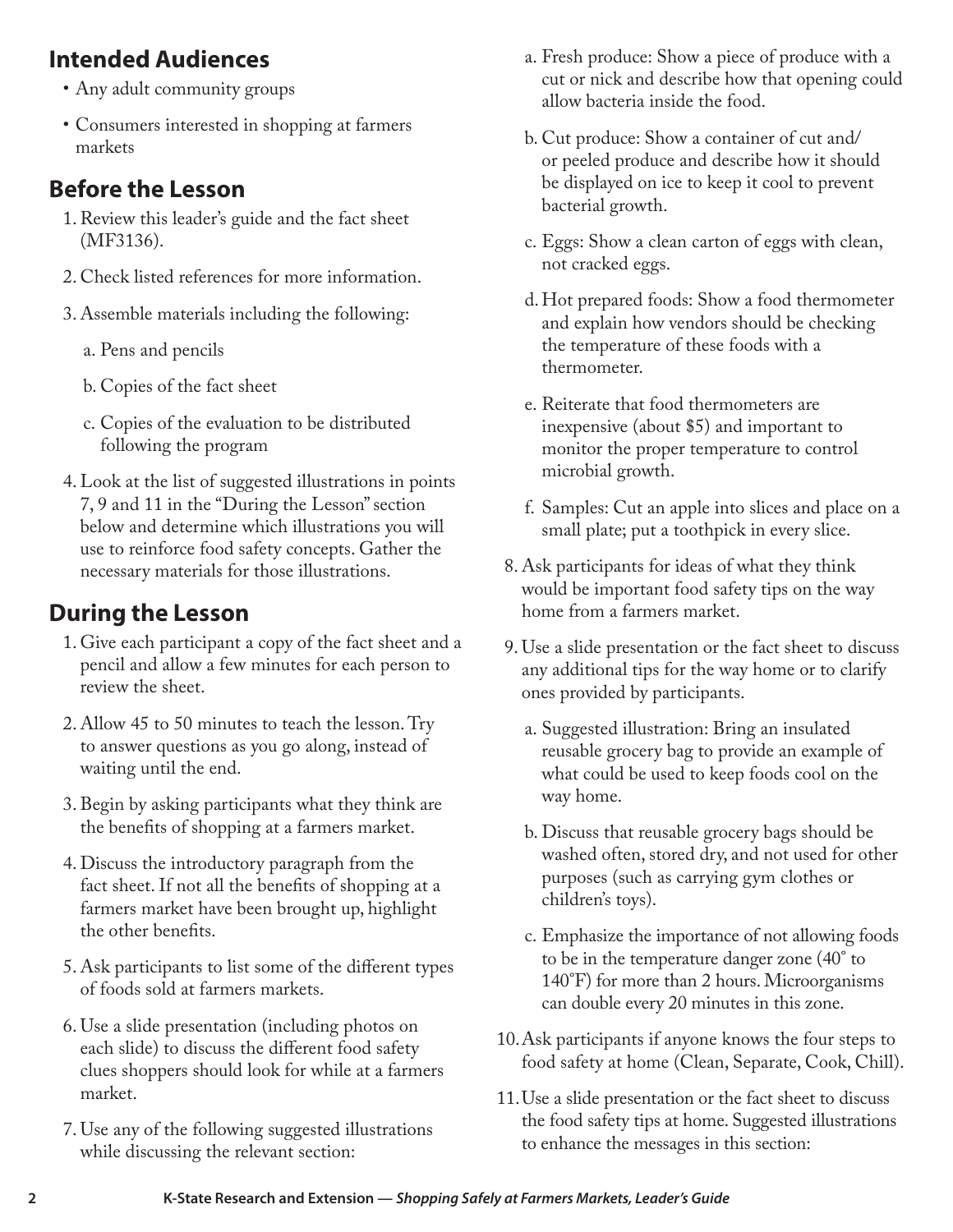- a. During "Clean" section, demonstrate washing a cantaloupe with a produce brush. If running water is not available, show scrubbing action with produce brush.
- b. During "Separate" section, show two different colored or shaped cutting boards and describe how one should be used for raw meat and a separate one for fresh produce or cooked meat.
- c. During "Cook" section, demonstrate how to use a food thermometer by sticking it into a food (a piece of bread can be used as an example) and discuss safe minimum internal cooking temperatures listed in fact sheet and in the slide presentation.
- 12.Ask participants to name some of the food safety tips they feel would be particularly applicable to food purchased from any food outlet (farmers market, grocery store, or other). Note that all the tips for on the way home and at home would be applicable in all food outlets. Many of the tips for shopping at the market would also be applicable or at least comparable.
- 13.Allow the participants to discuss the key food safety practices they plan to use the next time they are shopping at a farmers market, on the way home, and/or once at home. Have them write down on the fact sheet a few key practices they plan to use.
- 14.Ask participants to fill out an evaluation.
- 15.Thank the audience for their participation.

#### **Answers to some Frequently Asked Questions on food safety when shopping at farmers markets**

**1.Should I use soap or produce washes when washing fresh produce?**

No — running water and friction from your hands or a produce brush (for rough-skinned items such as cantaloupe) has been shown to remove the same or even more contaminants than produce washes. Further, soap is not designed for washing produce and the safety of produce washes' residues has not been well evaluated.

- **2.Should I wash produce before putting it in the refrigerator or other storage place?** To maintain produce quality and ensure safety, it is best to wash it just before eating or cooking, rather than when it is first purchased.
- **3.Can I carry meat in a reusable grocery bag?**  Yes, but the meat should be put into a disposable plastic bag first and then into the reusable bag. Throw away the disposable bag the meat was in after use to prevent contamination of other products.

## **References**

*Safe Food Facts.* Published by University of Vermont Extension 1994

*Food Safety on the Move.* The Partnership for Food Safety Education 2013. Available at *www.fightbac.org*

*Check your steps.* FoodSafety.gov 2013. Available from *www.foodsafety.gov/keep/basics*

*Food Sales at Farmers Markets.* Kansas Department of Agriculture. 2012-2016. Available from: *[agriculture.ks.gov/divisions-programs/food-safety](http://agriculture.ks.gov/divisions-programs/food-safety-lodging/food-sales-at-farmers%27-markets)lodging/food-sales-at-farmers%27-markets*

*Reusable Grocery Bags: Keep 'Em Clean While Going Green.* CDC 2012. Available from: *www.foodsafety. gov/blog/reusable\_bags.html* 

#### **Sources for Further Information:**

*Kitchen Companion.* USDA 2008. Available from *www.fsis.usda.gov*

## **Author**

Prepared by Londa Nwadike, Ph.D., Kansas State University/University of Missouri Extension Food Safety Specialist

## **Reviewers**

Lori Wuellner, Family and Consumer Sciences Agent, K-State Research and Extension – Wyandotte County

Gayle Price, Southeast Area Family and Consumer Sciences Specialist, K-State Research and Extension